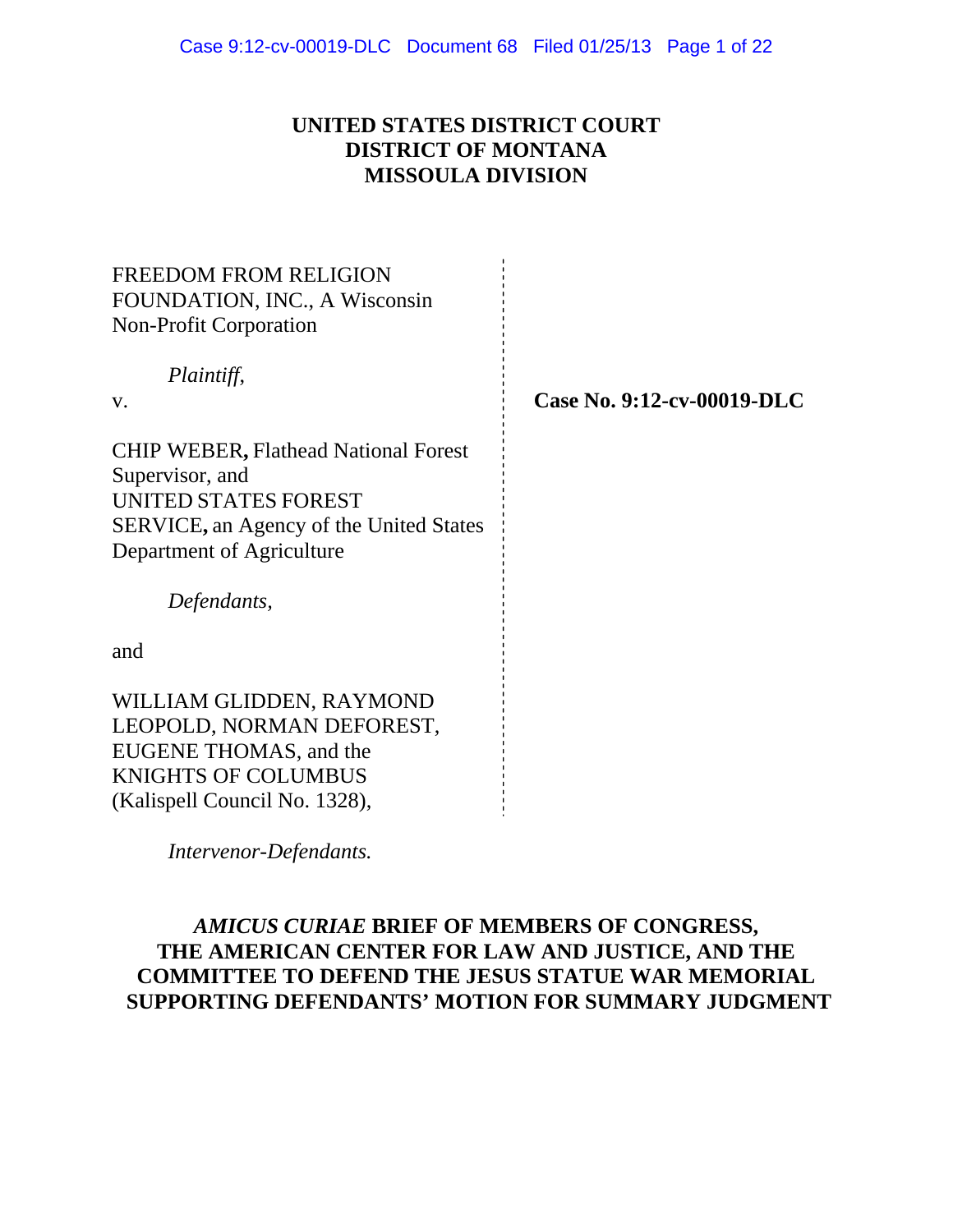# **CORPORATE DISCLOSURE STATEMENT**

 The ACLJ is a non-profit legal corporation dedicated to the defense of constitutional liberties secured by law. The ACLJ has no parent corporation and issues no stock.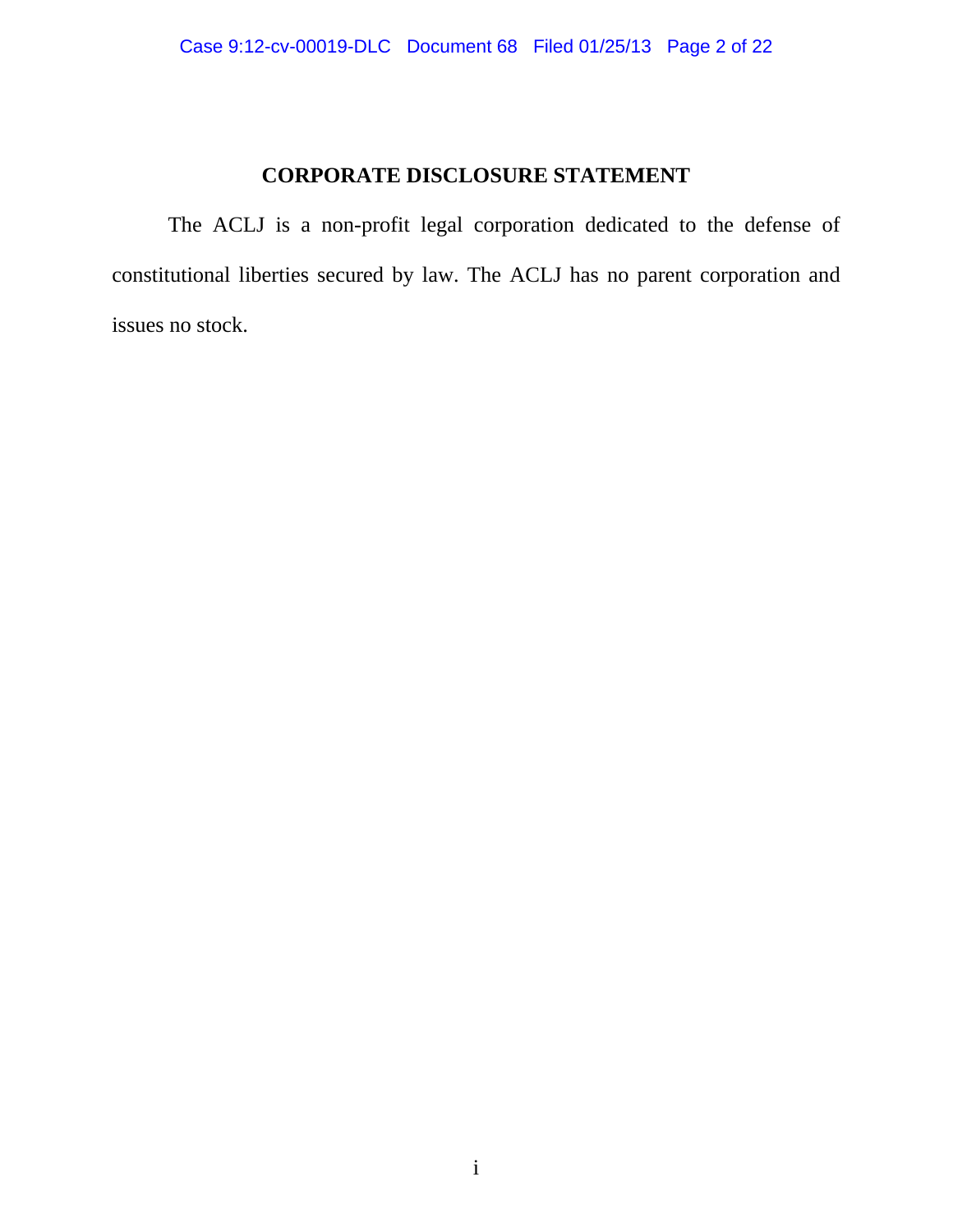# **TABLE OF CONTENTS**

| THE ESTABLISHMENT CLAUSE DOES NOT REQUIRE THE<br>REMOVAL FROM GOVERNMENT PROPERTY OF ALL<br>PERMANENT DISPLAYS WITH RELIGIOUS MEANING3 |     |
|----------------------------------------------------------------------------------------------------------------------------------------|-----|
| A. Under The Supreme Court's Most Recent Religious Display Cases,                                                                      |     |
| B. The Ninth Circuit's Religious Display Cases Also Support the<br>Conclusion that the Monument Is Not An Unconstitutional             |     |
| C. Supreme Court and Ninth Circuit Precedent Regarding Displays'<br>History and Setting Compel the Conclusion That the Monument Is     |     |
|                                                                                                                                        | .17 |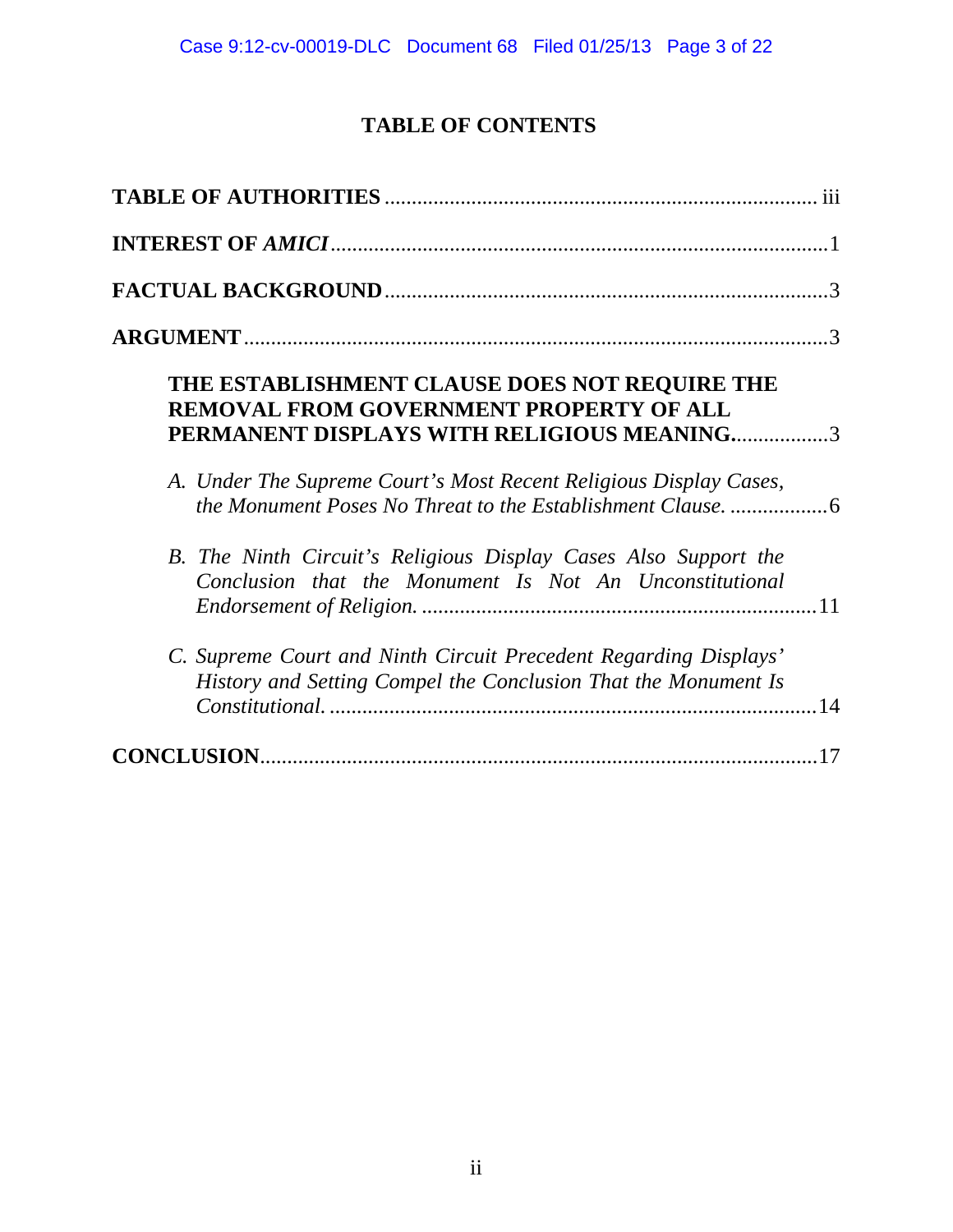# **TABLE OF AUTHORITIES**

| Card v. City of Everett, 520 F.3d 1009, 1010, 1021 (9th Cir. 2008)11–13 |
|-------------------------------------------------------------------------|
|                                                                         |
| Elk Grove Unified Sch. Dist. v. Newdow, 542 U.S. 1 (2004) 3, 5          |
|                                                                         |
|                                                                         |
|                                                                         |
|                                                                         |
|                                                                         |
|                                                                         |
| <b>U.S. CONSTITUTION</b>                                                |
|                                                                         |
| <b>OTHER AUTHORITIES</b>                                                |
|                                                                         |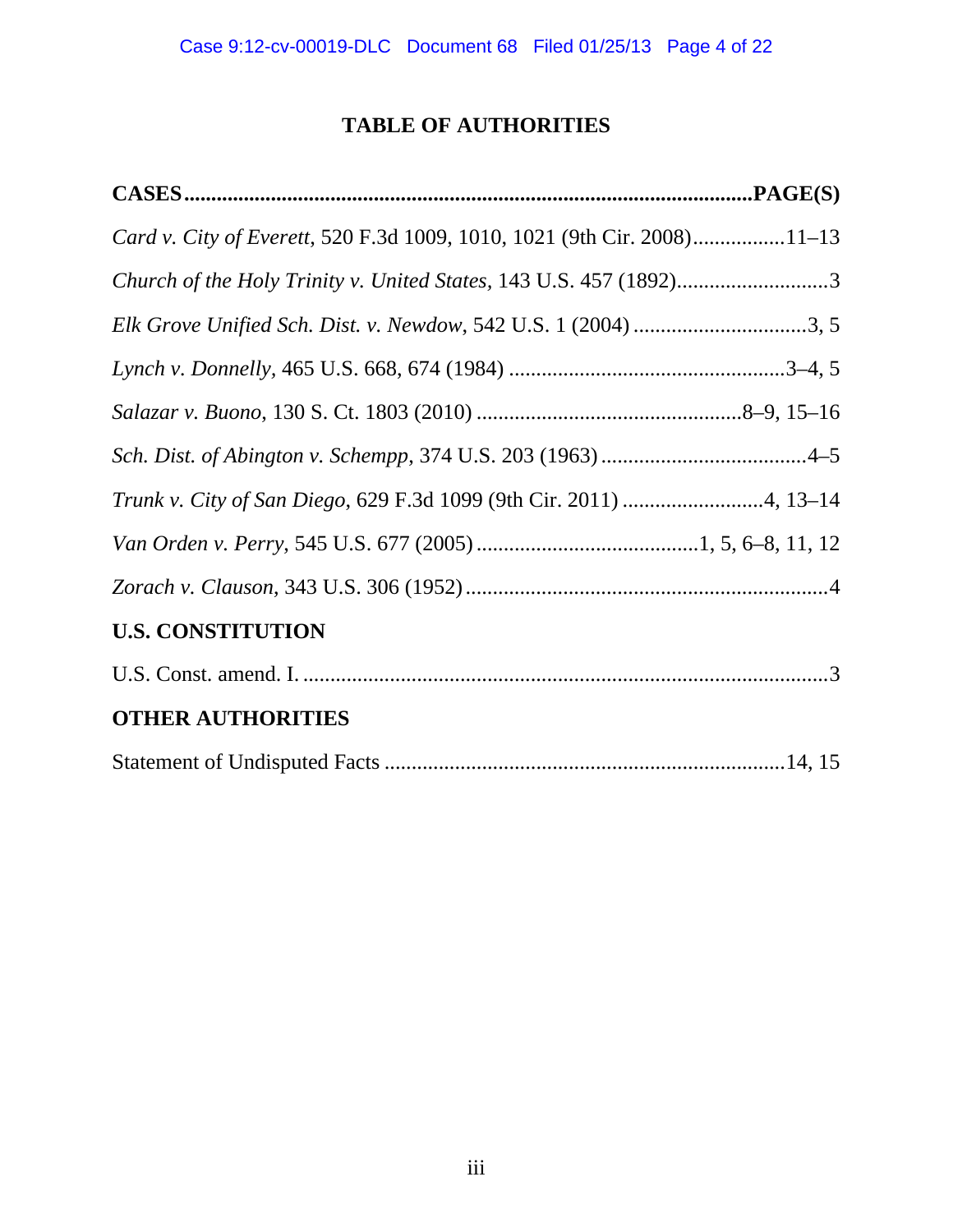### **INTEREST OF** *AMICI*

Amici, United States Members of Congress, Steve Daines (MT), J. Randy Forbes (VA), Michael Conaway (TX), Vicky Hartzler (MO), Bill Johnson (OH), Walter Jones (NC), James Lankford (OK), Jeff Miller (FL), Alan Nunnelee (MS), Steve Scalise (LA), and Lynn Westmoreland (GA) are currently serving in the One Hundred Twelfth Congress.

Amicus, the American Center for Law and Justice (ACLJ) is an organization dedicated to the defense of constitutional liberties secured by law. ACLJ attorneys have argued or participated as amicus curiae in numerous cases involving the Establishment Clause. *See, e.g., Santa Fe Indep. Sch. Dist. v. Doe*, 530 U.S. 290 (2000) (counsel of record); *Van Orden v. Perry*, 545 U.S. 677 (2005) (amicus curiae). The ACLJ has represented nearly two dozen governmental entities in cases involving the defense of public displays of religious symbols, including the following reported cases: *Pleasant Grove City v. Summum*, 555 U.S. 460 (2009); *City of Elkhart v. Books*, 532 U.S. 1058 (2001) (Rehnquist, C. J., with whom Scalia and Thomas, J. J., join, dissenting from denial of cert.) (Fraternal Order of Eagles Ten Commandments Monument in front of city hall); *ACLU of Ohio Found., Inc. v. Ashbrook*, 375 F. 3d 484 (6th Cir. 2004) (Ten Commandments poster in courtroom display); *ACLU Neb. Found. v. City of Plattsmouth*, 358 F. 3d 1020, *rehearing granted*, 2004 U.S. App. LEXIS 6636 (8th Cir. Neb., Apr. 6,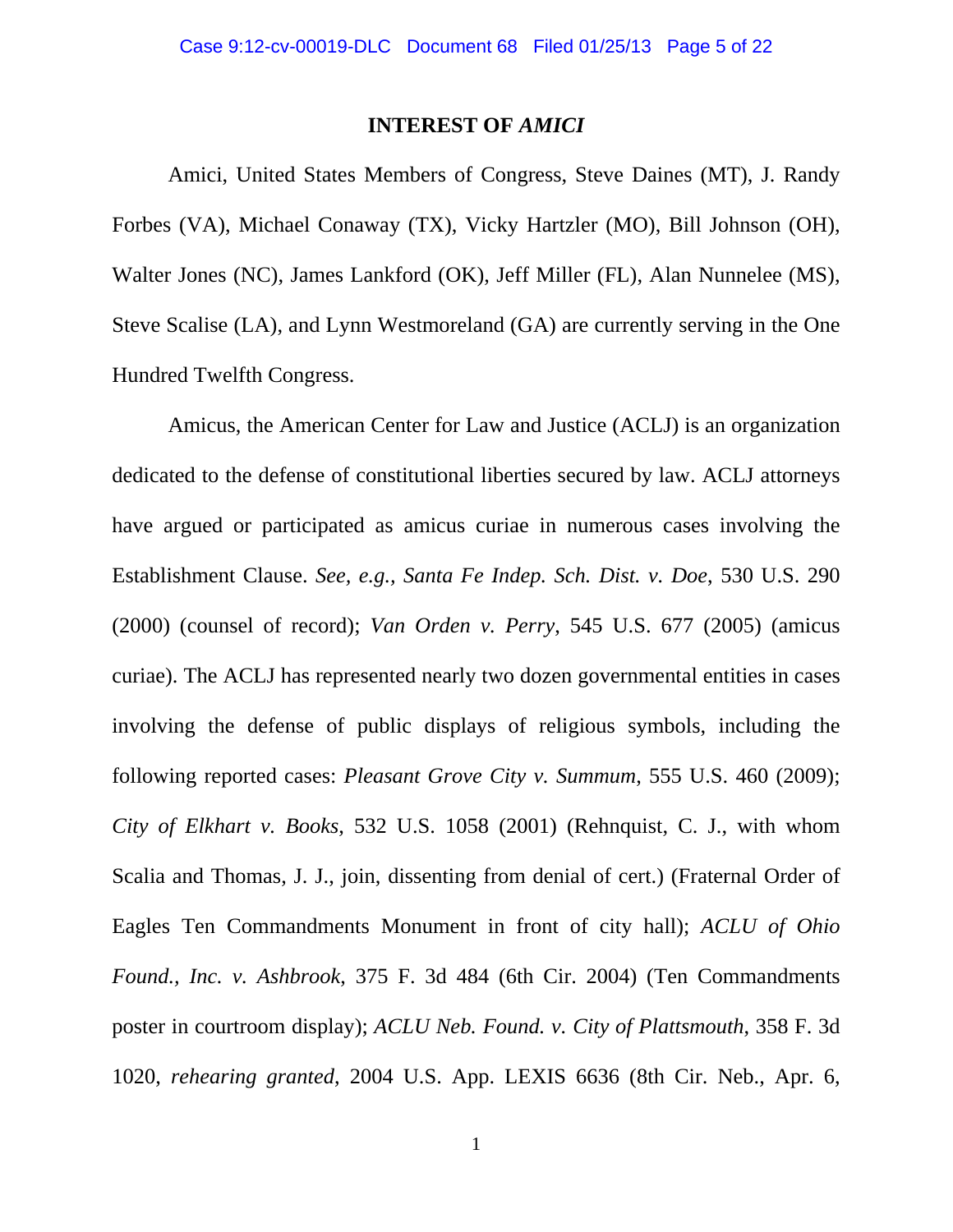#### Case 9:12-cv-00019-DLC Document 68 Filed 01/25/13 Page 6 of 22

2004) (Fraternal Order of Eagles monument in city park); *Freedom From Religion Foundation, Inc. v. City of Marshfield*, 203 F. 3d 487 (7th Cir. 2000) (statue of Jesus Christ in city park); *ACLU v. Mercer County*, 240 F. Supp. 2d 623 (E. D. Ky. 2003) (Decalogue included in Foundations of American Law and Government courthouse display); *Schmidt v. Cline,* 127 F. Supp. 2d 1169 (D. Kan. 2000) (In God We Trust poster in county treasurer's office). The ACLJ has developed a special expertise in this area which would be of benefit to resolving the issues concerning the Knights of Columbus' statue of Jesus in the Flathead National Forest.

This brief is also filed on behalf of the ACLJ's Committee to Defend the Jesus Statue War Memorial which consists of over 106,000 Americans who support veterans' memorials and who oppose efforts to strip from public property recognitions of history and heritage that contain religious symbolism.

*Amici* have dedicated time and effort to defending and protecting Americans' First Amendment freedoms. It is this commitment to the integrity of the United States Constitution that compels them to oppose Freedom From Religion Foundation (FFRF)'s efforts to remove the Flathood National Forest statue of Jesus.

2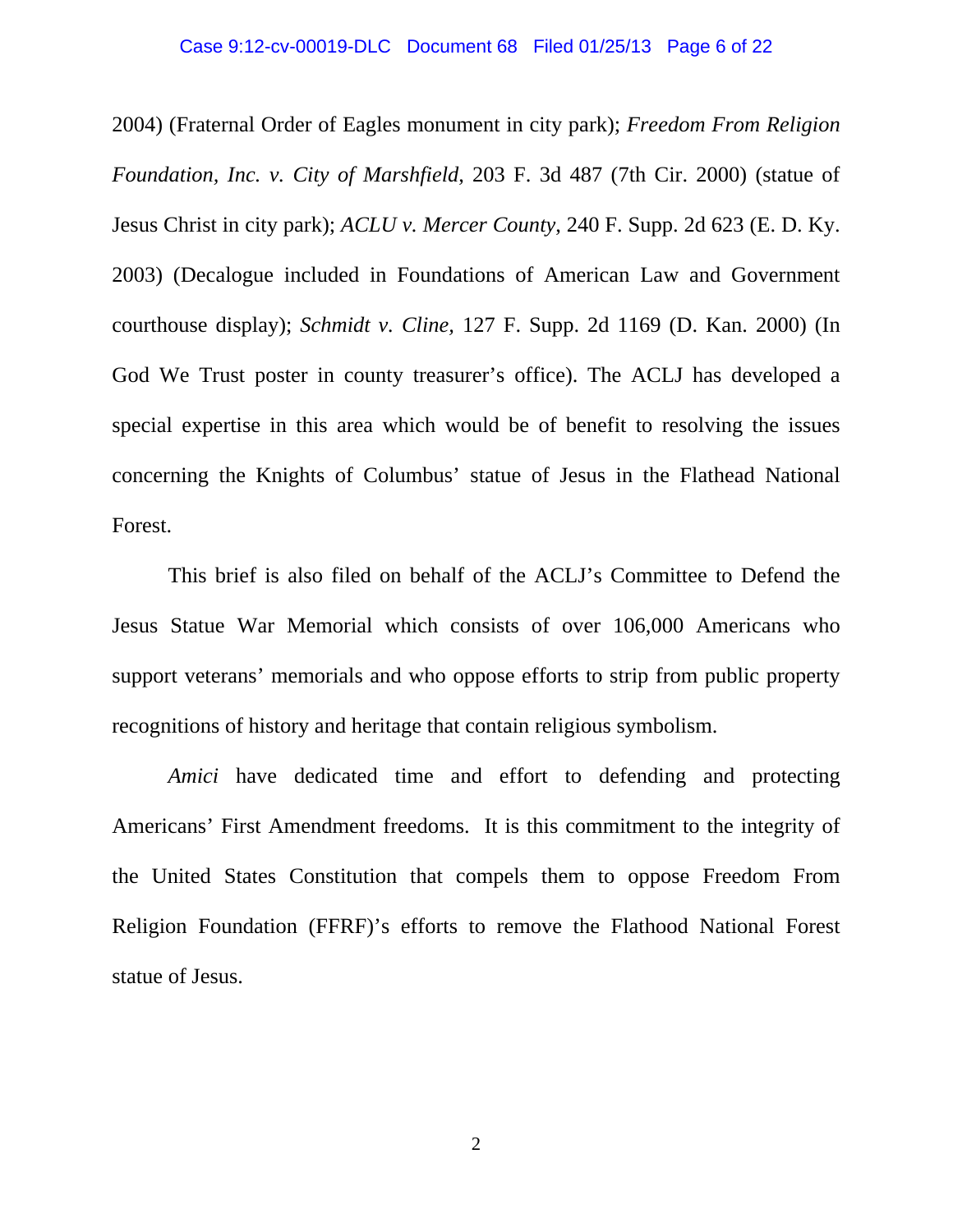### **FACTUAL BACKGROUND**

 Amicus adopts the Factual Background statement in the Intervenor-Defendants' Memorandum in Support of its Motion for Summary Judgment.

### **ARGUMENT**

### **THE ESTABLISHMENT CLAUSE DOES NOT REQUIRE THE REMOVAL FROM GOVERNMENT PROPERTY OF ALL PERMANENT DISPLAYS WITH RELIGIOUS MEANING.**

The Establishment Clause of the First Amendment provides that "Congress shall make no law respecting an establishment of religion." U.S. Const. amend. I. The Supreme Court has affirmed that the Establishment Clause is not to be interpreted in a manner that would purge all governmental acknowledgments of religion or religious belief from society. *Elk Grove Unified Sch. Dist. v. Newdow*, 542 U.S. 1, 35-36 (2004) (O'Connor, J. concurring). "Eradicating such references would sever ties to a history that sustains this Nation even today." *Id.* at 36.

In 1892, the Supreme Court stated that "this is a religious nation." *Church of the Holy Trinity v. United States,* 143 U.S. 457, 470 (1892). The Court has discussed the historical role of religion in our society and concluded that "[t]here is an unbroken history of official acknowledgment by all three branches of government of the role of religion in American life from at least 1789." *Lynch v. Donnelly,* 465 U.S. 668, 674 (1984)*.* In *Sch. Dist. of Abington v. Schempp*, the Court recognized that "religion has been closely identified with our history and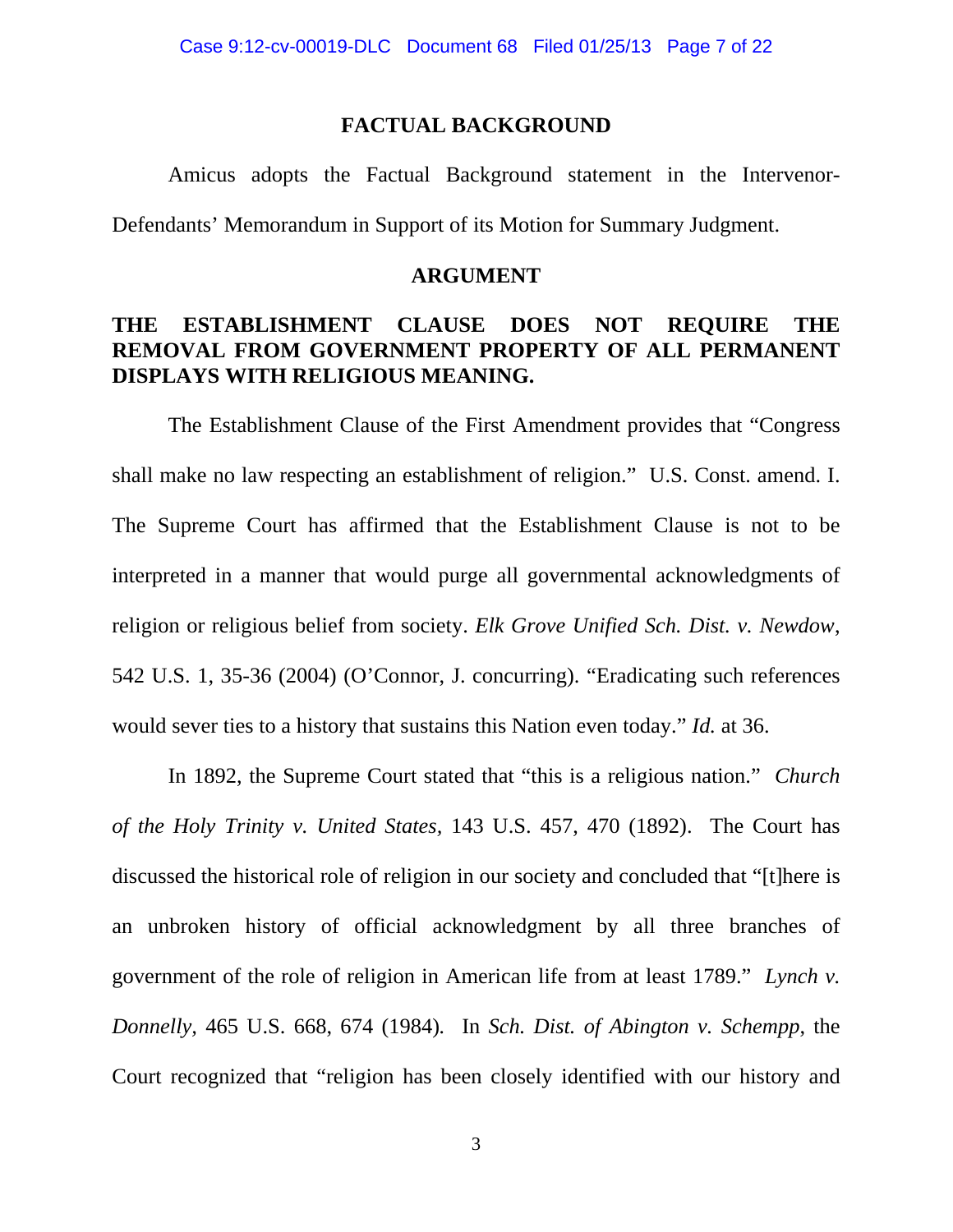### Case 9:12-cv-00019-DLC Document 68 Filed 01/25/13 Page 8 of 22

government." 374 U.S. 203, 212 (1963). Such recognition of the primacy of

religion in the Nation's heritage is nowhere more affirmatively expressed than in

### *Zorach v. Clauson*:

We are a religious people whose institutions presuppose a Supreme Being. We guarantee the freedom to worship as one chooses. We make room for as wide a variety of beliefs and creeds as the spiritual needs of man deem necessary. We sponsor an attitude on the part of government that shows no partiality to any one group and that lets each flourish according to the zeal of its adherents and the appeal of its dogma. When the state encourages religious instruction or cooperates with religious authorities by adjusting the schedule of public events to sectarian needs, it follows the best of our traditions. For it then respects the religious nature of our people and accommodates the public service to their spiritual needs. To hold that it may not would be to find in the Constitution a requirement that the government show a callous indifference to religious groups. *That would be preferring those who believe in no religion over those who do believe*.

343 U.S. 306, 313–14 (1952) (emphasis added). Thus, as the Court of Appeals for the Ninth Circuit recognized recently, "the touchstone of Establishment Clause jurisprudence is the requirement of governmental neutrality toward religion," though "'neutrality' . . . is not so narrow a channel that the slightest deviation from an absolutely straight course leads to condemnation by the First Amendment." *Trunk v. City of San Diego*, 629 F.3d 1099, 1105–06 (9<sup>th</sup> Cir. 2011) (citations and quotations omitted). *See also School Dist. of Abington Twp. v. Schempp*, 374 U.S. 203, 306 (1963) (Goldberg, J., concurring) (cautioning that an "untutored devotion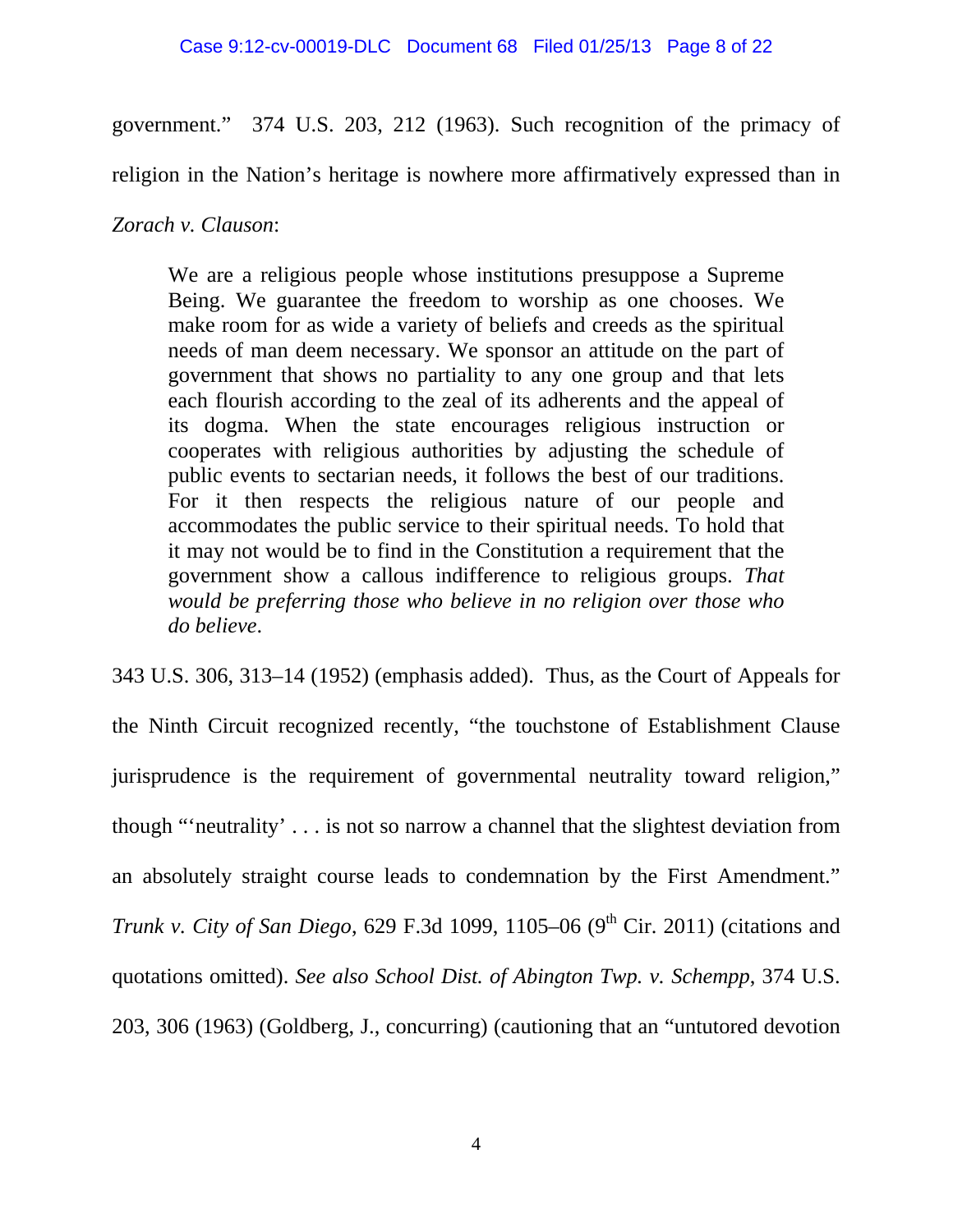#### Case 9:12-cv-00019-DLC Document 68 Filed 01/25/13 Page 9 of 22

to . . . neutrality" can lead to "a brooding and pervasive devotion to the secular and a passive, or even active, hostility to the religious").

 Accordingly, religious symbols on public property are not, *per se*, unconstitutional. "[S]uch references 'serve, in the only ways reasonably possible in our culture, the legitimate secular purposes of solemnizing public occasions, expressing confidence in the future, and encouraging the recognition of what is worthy of appreciation in society.'" *Elk Grove Unified Sch. Dist.*, 542 U.S. at 36 (O'Connor, J. concurring) (quoting *Lynch,* 465 U.S. at 692–93). Although the United States Supreme Court has held that "no single mechanical formula . . . can accurately draw the constitutional line in every [Establishment Clause] case," *Van Orden*, 545 U.S. at 699 (Breyer, J., concurring), two of the Supreme Court's most recent cases involving permanent displays establish that the Knights of Columbus' statue of Jesus Christ in Flathead National Forest does not violate the Establishment Clause. In addition, the Ninth Circuit's application of Supreme Court precedent affirms that the Monument is not an establishment of religion, and the Monument's history and setting compel the conclusion that it poses no danger to the First Amendment.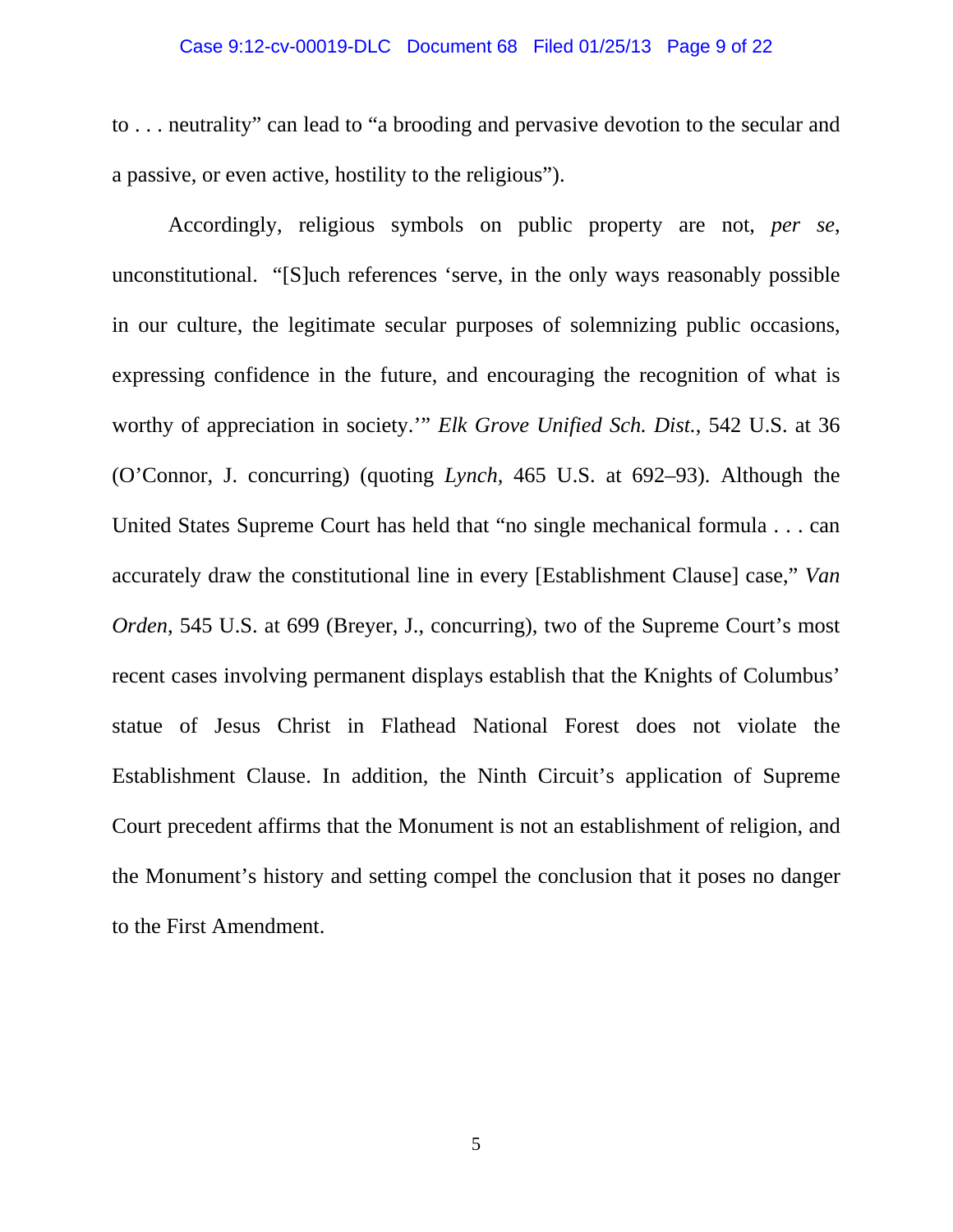## *B. Under The Supreme Court's Most Recent Religious Display Cases, the Monument Poses No Threat to the Establishment Clause.*

 In *Van Orden v. Perry*, the Supreme Court upheld the constitutionality of a Ten Commandments monument, stating that a detailed analysis of the facts surrounding a permanent display's history and setting is essential to a determination of whether permanent religious displays on government property violate the Establishment Clause. 545 U.S. at 686. *Van Orden* established further that where a permanent display with both religious and secular meanings has been in place for decades, it is unlikely to be perceived as an unconstitutional endorsement of religion. *Id.* at 703–04 (Breyer, J., concurring) ("This display has stood apparently uncontested for nearly two generations. That experience helps us understand that as a practical matter of degree this display is unlikely to prove divisive. And this matter of degree is, I believe, critical in a borderline case such as this one.").

 In *Van Orden*, the Ten Commandments monument had gone unchallenged for 40 years. Justice Breyer's concurring opinion, which controlled the *Van Orden*  $decision, 1$  concluded that

 those 40 years suggest more strongly than can any set of formulaic tests that few individuals, whatever their system of beliefs, are likely

 $\overline{a}$ 

<sup>1</sup> Justice Breyer's concurring opinion is the controlling opinion in *Van Orden* because it upheld the constitutionality of the Ten Commandments display but on narrower grounds than the plurality opinion.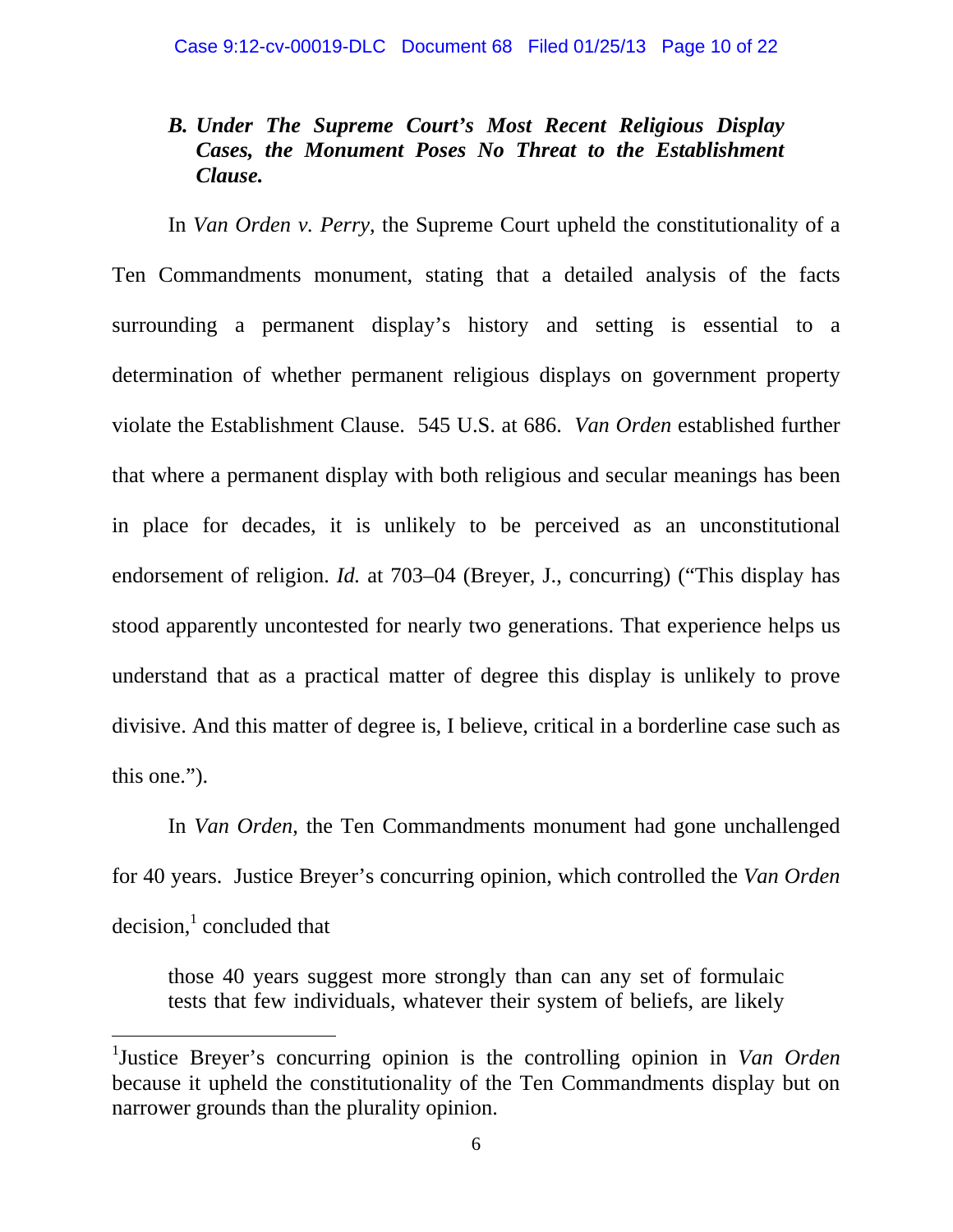to have understood the monument as amounting, in any significantly detrimental way, to a government effort to favor a particular religious sect, primarily to promote religion over nonreligion, to "engage in" any "religious practic[e]," to "compel" any "religious practic[e]," or to "work deterrence" of any "religious belief." *Schempp,* 374 U.S., at 305(Goldberg, J., concurring). Those 40 years suggest that the public visiting the capitol grounds has considered the religious aspect of the tablets' message as part of what is a broader moral and historical message reflective of a cultural heritage.

*Id.* at 702–03.

 Also central to Justice Breyer's opinion in *Van Orden* was the "mixed, but not primarily religious purpose" purpose of the display. He distinguished the display from other Ten Commandments displays in which the primary purpose was religious.

The display is not on the grounds of a public school, where, given the impressionability of the young, government must exercise particular care in separating church and state. This case also differs from *McCreary County*, where the short (and stormy) history of the . . . displays demonstrates the substantially religious objectives of those who mounted them  $\dots$ . [I]n today's world, in a Nation of so many different religious and comparable nonreligious fundamental beliefs, *a more contemporary state effort to focus attention upon a religious text is certainly likely to prove divisive in a way that this longstanding, pre-existing monument has not*.

*Id.* at 703 (emphasis added) (citations omitted).

Finally, Justice Breyer concluded that to strike down the monument would

promote religious divisiveness and exhibit hostility, not neutrality, toward religion.

[T]o reach a contrary conclusion here, based primarily on the religious nature of the tablets' text would, I fear, lead the law to exhibit a hostility toward religion that has no place in our Establishment Clause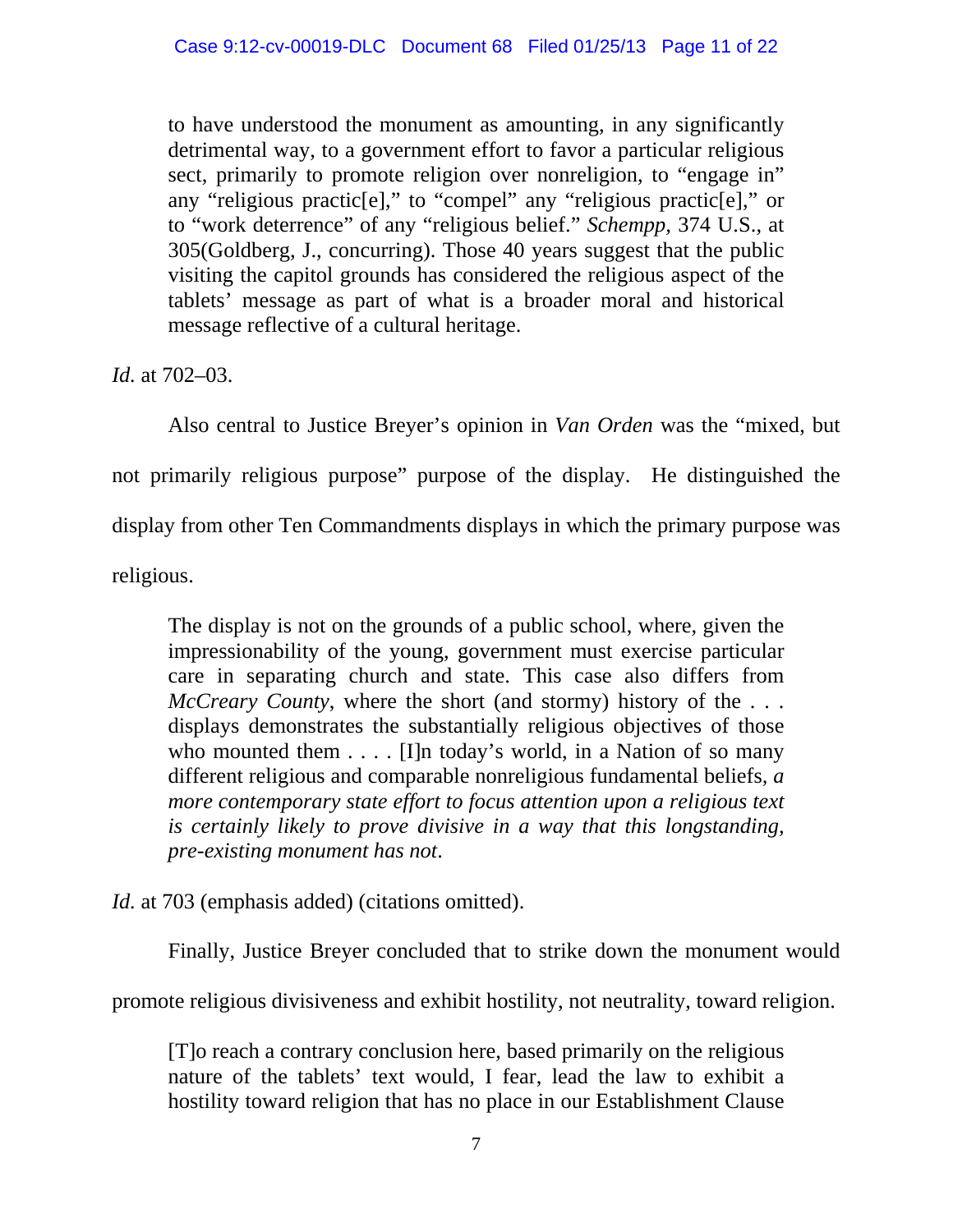traditions. Such a holding might well encourage disputes concerning the removal of longstanding depictions of the Ten Commandments from public buildings across the Nation. *And it could thereby create the very kind of religiously based divisiveness that the Establishment Clause seeks to avoid.* 

*Id.* at 704 (emphasis added).

 $\overline{a}$ 

Similarly, in *Salazar v. Buono*, the Supreme Court stated that a government's efforts to preserve a religious symbol with a specific, secular, historical meaning, especially one involving military sacrifice, should not be viewed as a government endorsement of religion. 130 S. Ct. 1803, 1818 (2010),<sup>2</sup> Moreover, the plurality opinion echoed Justice Breyer's holding in *Van Orden* that when evaluating the constitutionality of a permanent monument with religious meaning, courts should consider how the "reasonable observer" would interpret a forced removal of a religious symbol that has been in place for decades. *Id.* at 1817. Justice Alito agreed in his concurring opinion: "[T]his removal would have been viewed by many as a sign of disrespect for the brave soldiers whom the cross was meant to honor . . . [and] interpreted by some as an arresting symbol of a Government that is not neutral but hostile on matters of religion . . . ." *Id.* at 1823 (Alito, J., concurring).

In *Salazar*, the display at issue was a large Latin cross permanently located on Sunrise Rock—a prominent location within the Mojave National Preserve. *Id.* 

<sup>2</sup> The *Salazar* decision reversed *Buono v. Kempthorne*, 527 F.3d 758 (9th Cir. 2008) *and Buono v. Kempthorne*, 502 F.3d 1069, 1086 (9th Cir. 2007).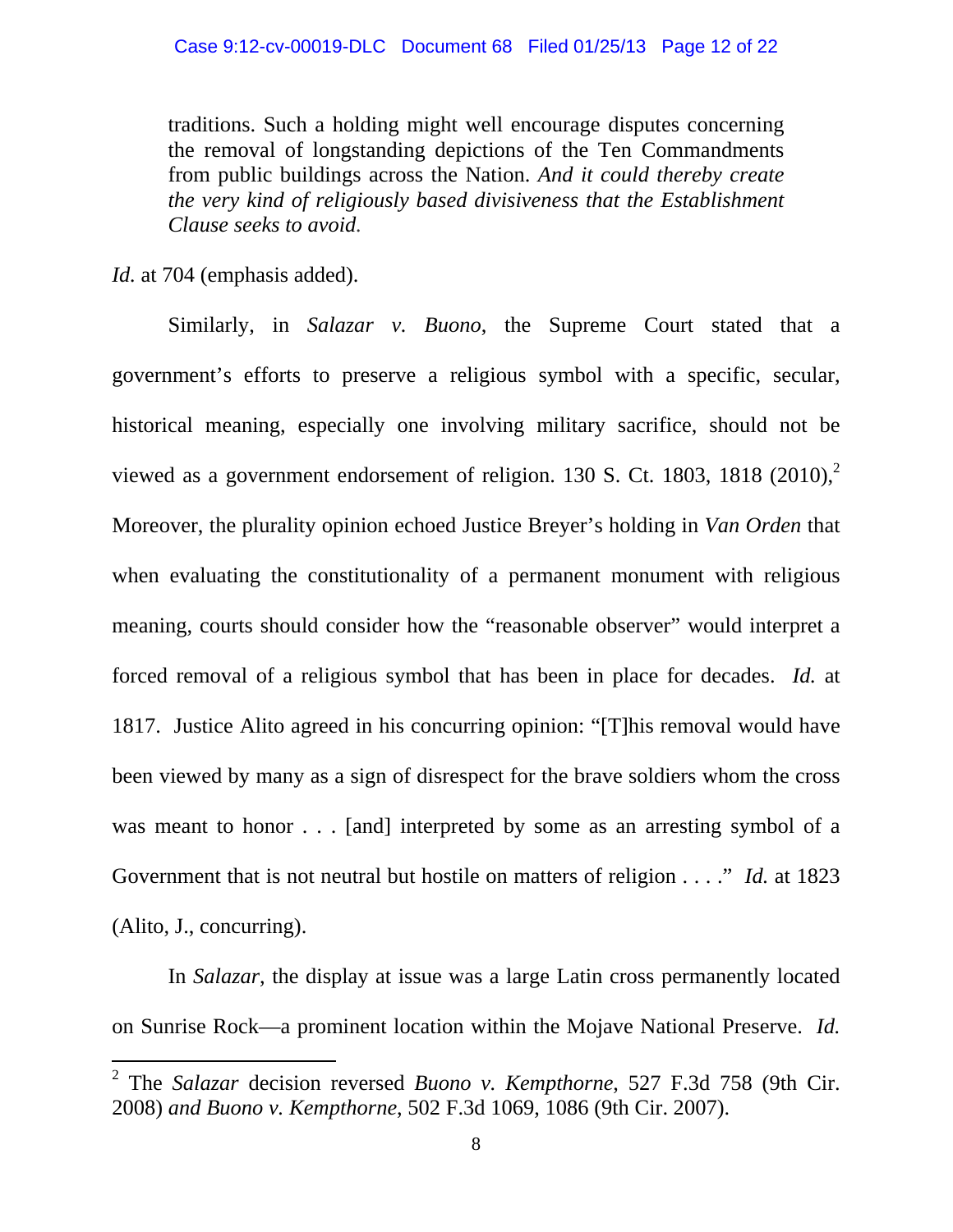#### Case 9:12-cv-00019-DLC Document 68 Filed 01/25/13 Page 13 of 22

at 1811. It was originally erected with private funds by the VFW in 1934 as a memorial to those who died in World War I. The cross had been replaced several times by private parties, although a plaque that was originally next to it stating its purpose had not been replaced. Nothing within its proximity indicated the display's purpose. Although veterans had gathered at the cross to celebrate Easter sunrise services since 1935, there was no evidence that veterans, or any other persons, had gathered at the cross for any type of veterans monument services. *Id.* at 1838 n.9 (Stevens, J., dissenting).

The central issue in *Salazar* was whether a federal law that authorized the transfer to a private party of the portion of federal land on which the cross stood violated the Establishment Clause. Justice Kennedy wrote a plurality opinion, joined by Chief Justice Roberts and Justice Alito, holding that the lower court failed to conduct a thorough inquiry into the purpose and effect of Congress's land transfer enactment. *Id.* at 1820–21. Although the Court remanded the case back to the district court for proper analysis, the plurality indicated its views on the underlying Establishment Clause issue:

The goal of avoiding governmental endorsement does not require eradication of all religious symbols in the public realm. A cross by the side of a public highway marking, for instance, the place where a state trooper perished need not be taken as a statement of governmental support for sectarian beliefs. The Constitution does not oblige government to avoid any public acknowledgment of religion's role in society.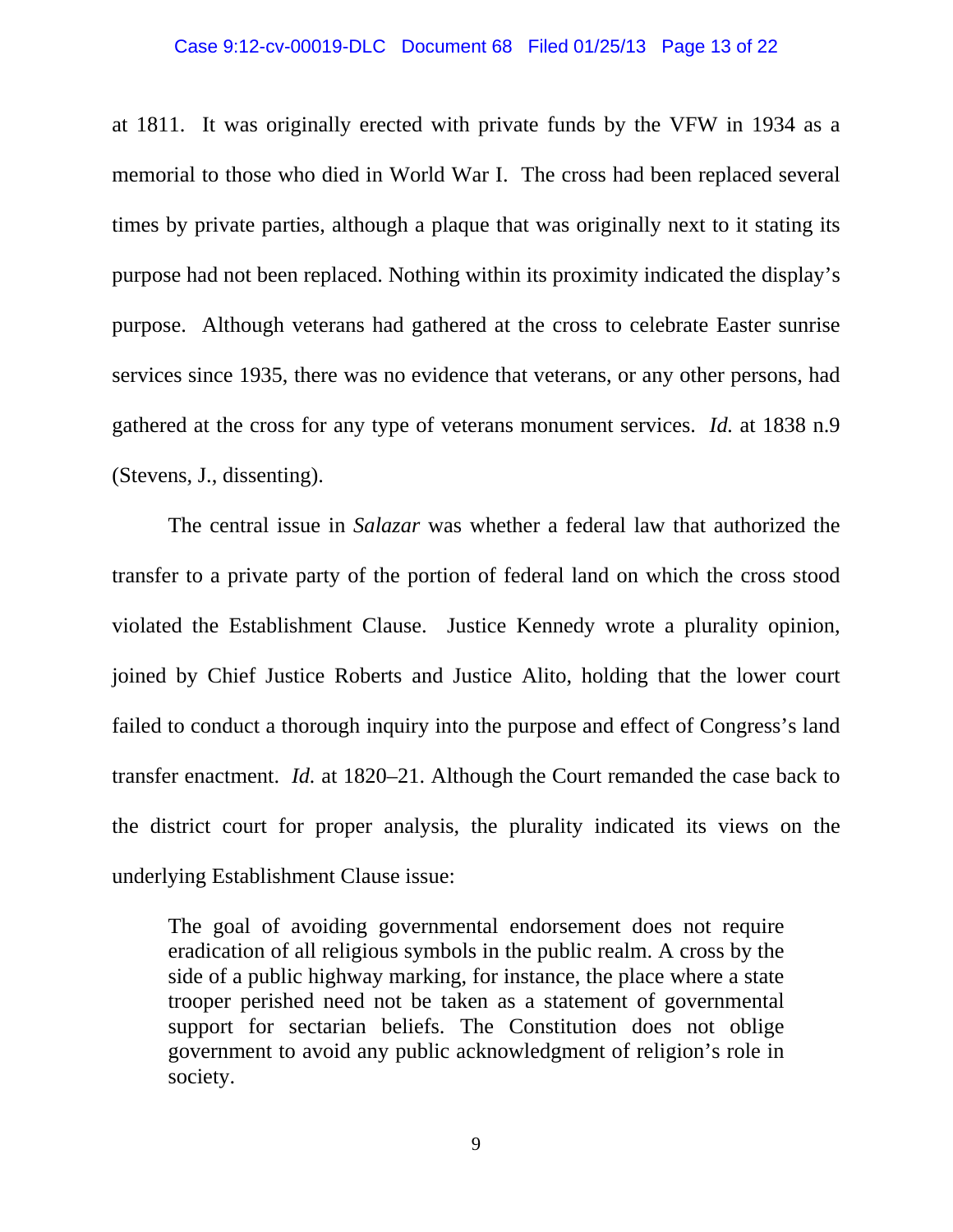*Id.* at 1818.

The plurality further noted that the original placement of the cross on Government-owned land was "*not* an attempt to set the *imprimatur* of the state on a particular creed. Rather, those who erected the cross intended simply to honor our Nation's fallen soldiers." *Id.* at 1816–17.

Finally, relying on Justice Breyer's concurring opinion in *Van Orden*, the *Salazar* plurality reiterated the key role that longevity plays in the Establishment Clause analysis of a permanent display.

Time also has played its role. The cross had stood on Sunrise Rock for nearly seven decades before the statute was enacted. By then, the cross and the cause it commemorated had become entwined in the public consciousness. Members of the public gathered regularly at Sunrise Rock to pay their respects. Rather than let the cross deteriorate, community members repeatedly took it upon themselves to replace it. Congress ultimately designated the cross as a national memorial, ranking it among those monuments honoring the noble sacrifices that constitute our national heritage. . . . . It is reasonable to interpret the congressional designation as *giving recognition to the historical meaning that the cross had attained*.

*Id.* at 1817 (emphasis added).

 Reminiscent of the monuments in *Van Orden* and *Salazar*, the Knights of Columbus' Monument has remained an established part of the ski resort landscape for over fifty years. There is no evidence of any impermissible purpose on the part of the National Forest in granting the permit, and the Monument has become part of the history and culture of the local area. Regardless of what some may call the Monument, it is not a religious shrine where people go to worship. Like *Van*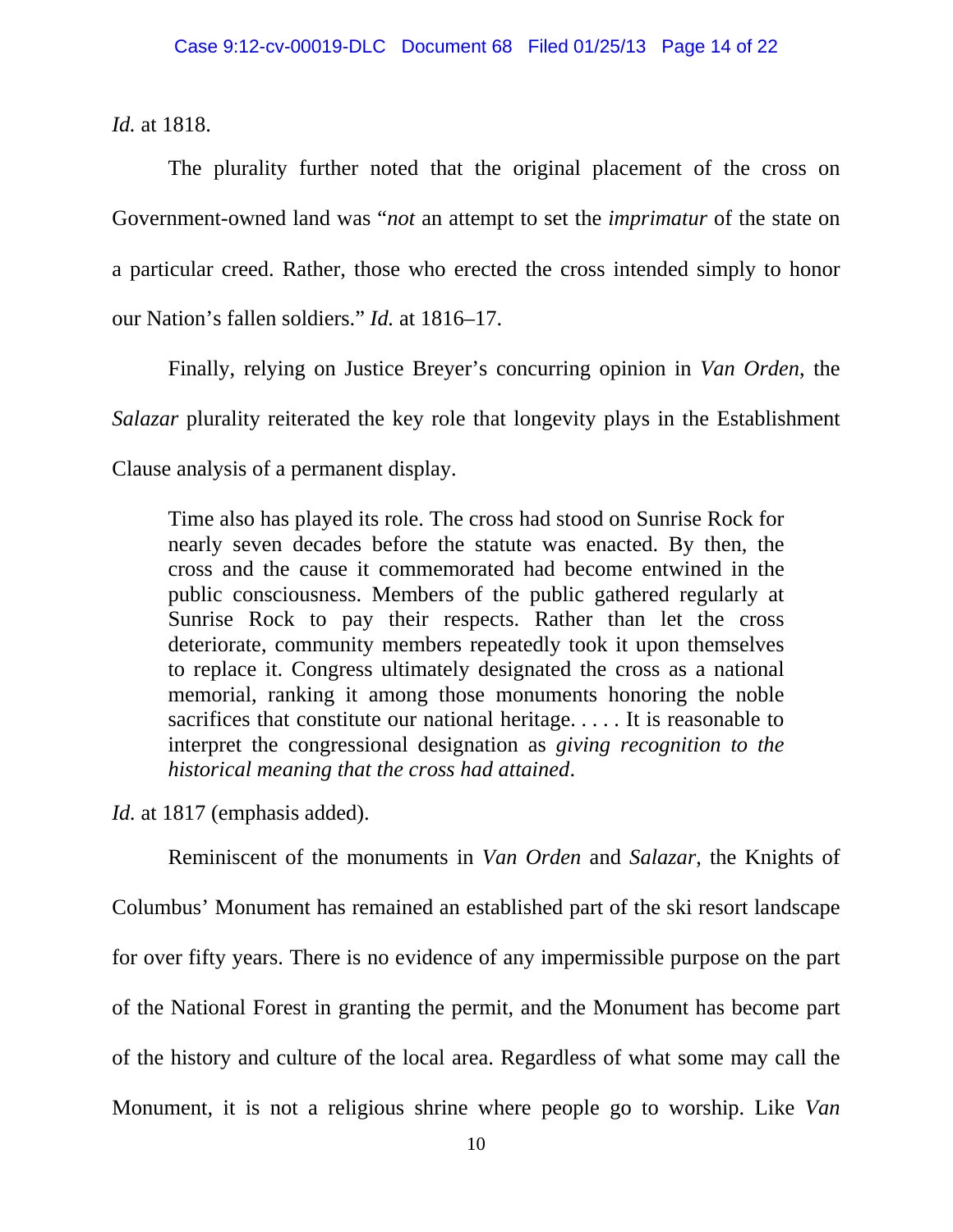#### Case 9:12-cv-00019-DLC Document 68 Filed 01/25/13 Page 15 of 22

*Orden*, the Monument's ski slope setting does "not readily lend itself to meditation or any other religious activity. But it does provide a context of history," 545 U.S. at 702; it is a landmark monument honoring WWII veterans in the midst of a ski resort. Permitting the Monument to remain does not establish or endorse a religion any more than permitting the ski resort to operate endorses everything the resort may stand for. Removing the fifty-nine year old Monument per a heckler's veto would demonstrate constitutionally impermissible hostility towards religion, not neutrality.

## *C. The Ninth Circuit's Religious Display Cases Also Support the Conclusion that the Monument Is Not An Unconstitutional Endorsement of Religion.*

 In *Card v. City of Everett*, the Ninth Circuit followed *Van Orden's* teaching that longevity is a key factor in permanent religious display cases, and upheld the constitutionality of a Ten Commandments monument outside an old city hall. 520 F.3d 1009, 1010, 1021 (9th Cir. 2008). In *Card*, the court considered a six foot-tall Ten Commandments monument placed near several secular memorials, including a September 11 memorial, a Medal of Honor memorial, a county war memorial, an Armed Forces monument and a "monument to the common worker." *Id.* at 1011. The monument was built and funded by the Fraternal Order of Eagles in 1959 in an effort to "provide youngsters with a common set of values and a common code of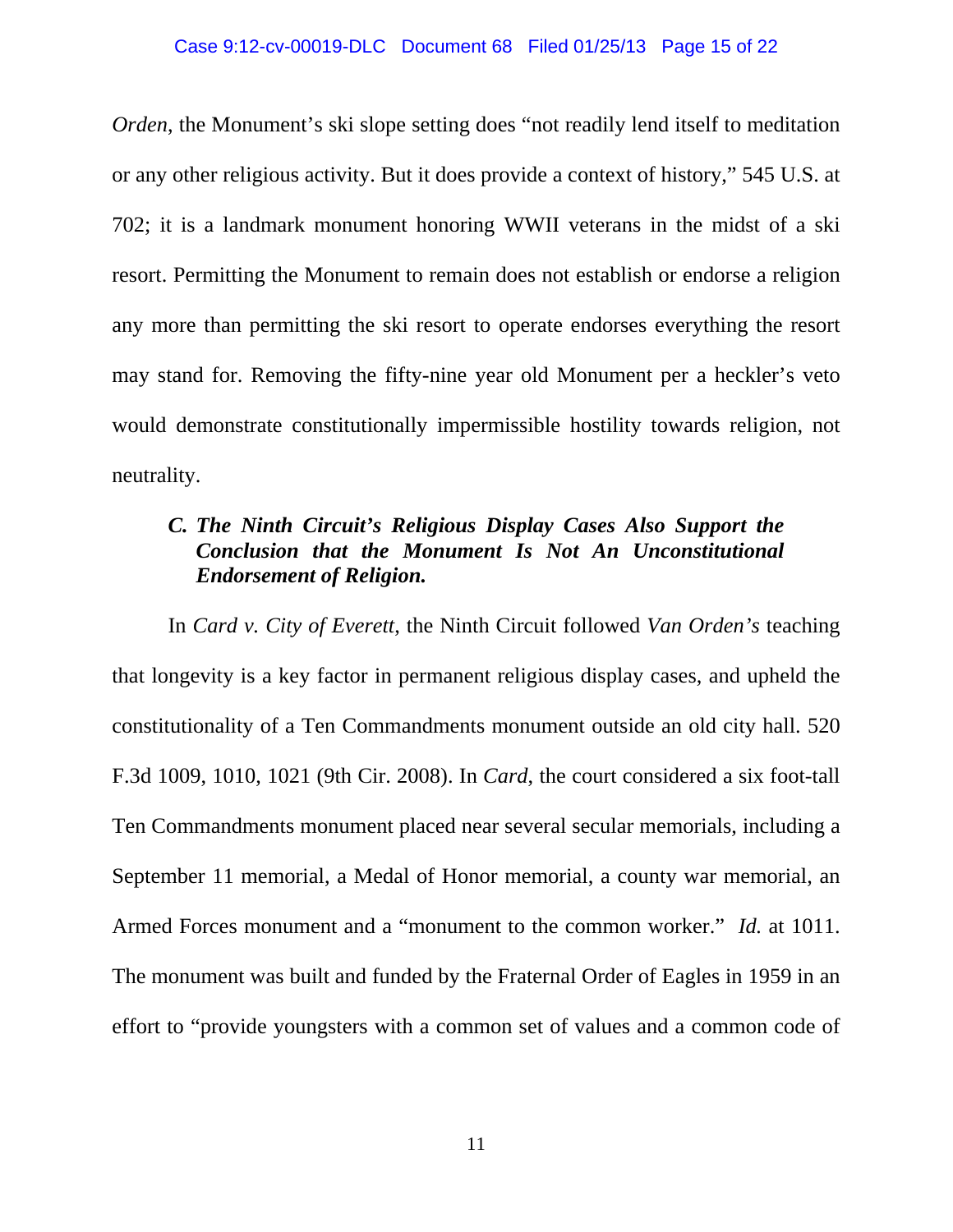conduct." *Id.* at 1012. The monument went unchallenged for over thirty years, the first complaints being filed in the 1990s. *Id.* 

 Evaluating the history and circumstances surrounding the monument, the court concluded that: 1) "nothing apart from the monument's text suggests a religious motive on the City's part;" 2) the Eagles had funded and erected the monument and the City accepted the monument as a "testament to the Eagles' lengthy relationship with, and contributions to, the City;" 3) the monument included "a prominent inscription showing that it was donated to the City by a private organization; 4) the setting of the monument "suggest[ed] little or nothing of the sacred;" 5) the monument was the "only facially religious monument" among several others and was surrounded by "trees and shrubs" that "impair[ed] most views" of it; and 6) it lacked any lighting or benches which might "lend itself to meditation or any other religious activity." *Id.* at 1020–21 (quoting *Van Orden*, 545 U.S. at 702 (Breyer, J., concurring)).

 Most importantly, however, the court stated that the monument had been in place for over thirty years before any complaints were filed against it. *Id.* at 1021. Relying on Justice Breyer's controlling opinion in *Van Orden,* the court held this factor "determinative." *Id.* The removal of long-standing monuments would "exhibit hostility toward religion" and "create the very kind of religiously based

12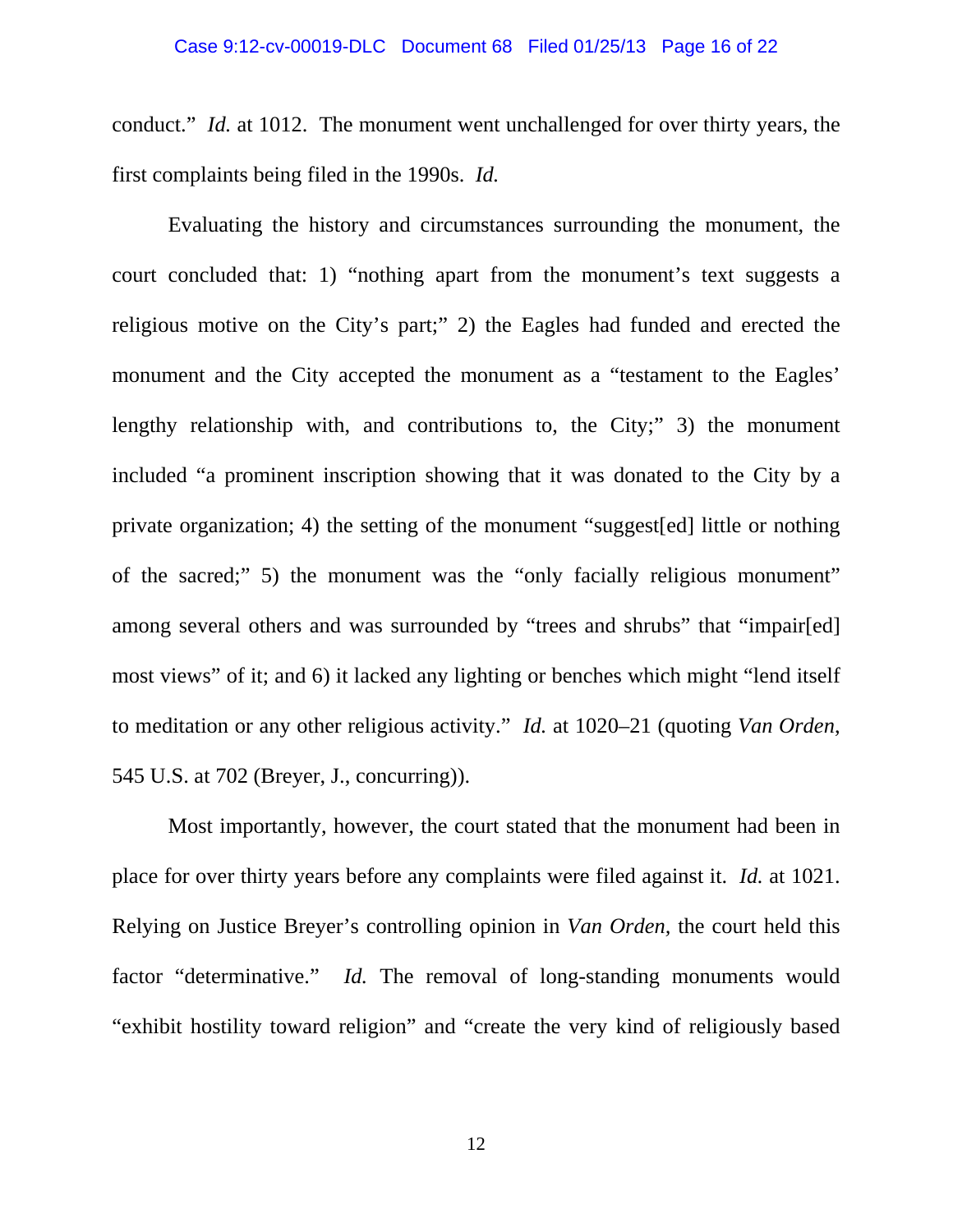#### Case 9:12-cv-00019-DLC Document 68 Filed 01/25/13 Page 17 of 22

divisiveness that the Establishment Clause seeks to avoid." *Id.* (quoting *Van Orden*, 545 U.S. at 704).

 The Ninth Circuit's decision in *Trunk v. City of San Diego*, 629 F.3d 1099 (9th Cir. 2011) is distinguishable and provides no support for the argument that the Monument violates the Establishment Clause. *Trunk* involved a "towering" fortythree foot cross atop Mt. Soledad. *Id.* at 1101. Though the cross had been erected in 1913, it had not been designated as a war memorial until 1989. *Id.* at 1119. In 1954, it had been designated "as a reminder of God's promise to man of everlasting life and of those persons who gave their lives for our freedom." *Id.* at 1101. The government action in question was a Congressional Act in 2006 in which Congress took ownership of the memorial. *Id.* at 1101–02.

 Heeding *Van Orden*'s instruction to evaluate the facts and history surrounding the Mt. Soledad cross, the *Trunk* court held that although Congress's purpose in acquiring the land on which the cross stood was unquestionably secular, the primary effect of Congress's action was to convey an endorsement of religion. *Id.* at 1102, 1124–25. In support of this conclusion, the court found a number of facts relevant: the city had a history of anti-Semitism; the cross had a long history of religious use because religious services were frequently held at the base of the cross; the cross was dedicated as a war memorial only in 1989, and the cross was the dominant figure in the area. *Id.* at 1116, 1121–22. Taking these factors into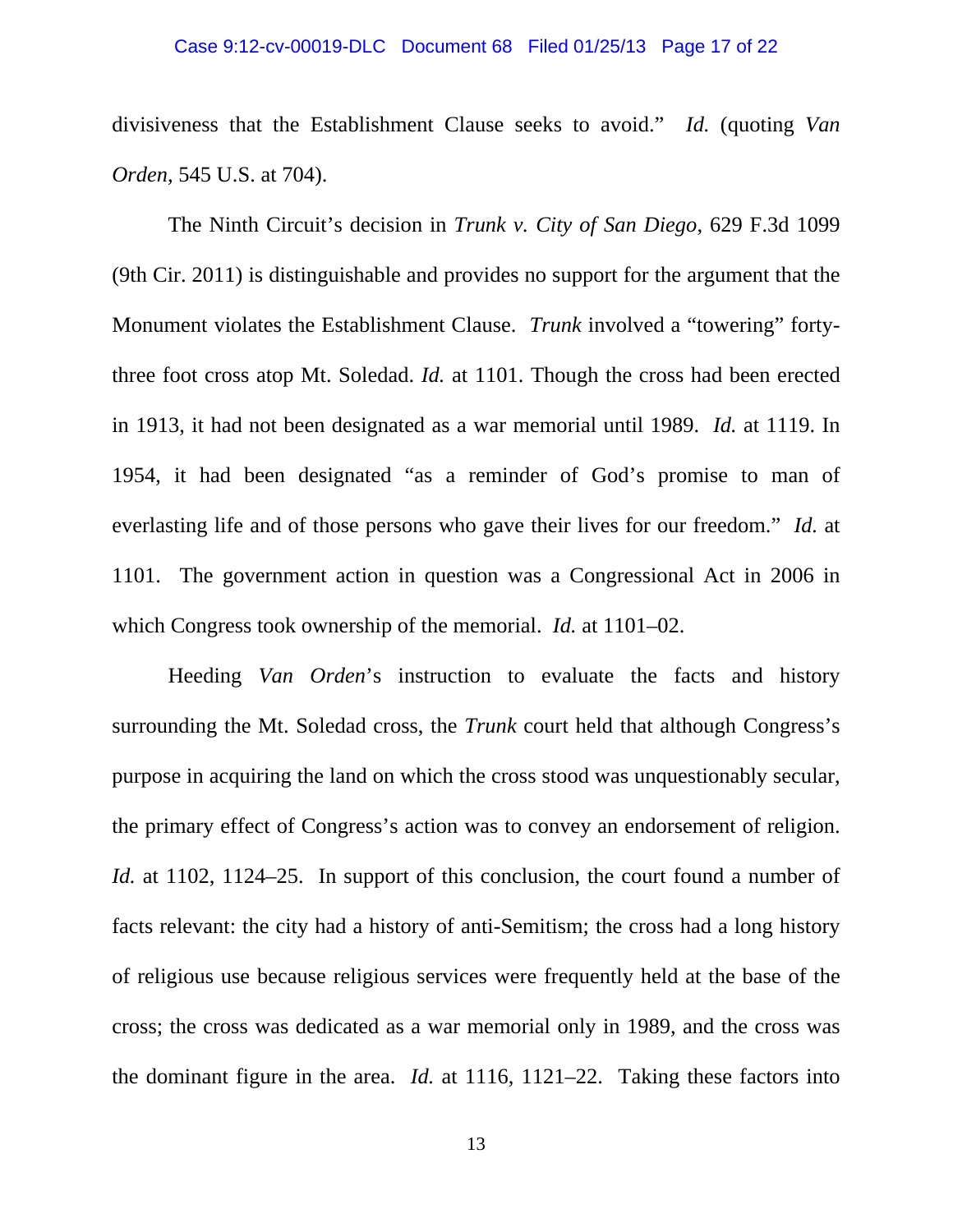#### Case 9:12-cv-00019-DLC Document 68 Filed 01/25/13 Page 18 of 22

account, the court held that "the Memorial, presently configured as a whole, primarily conveys a message of government endorsement of religion that violates the Establishment Clause." *Id.* at 1125. In conclusion, however, the court noted that, "[t]his result does not mean that the Memorial could not be modified to pass constitutional muster," and though the court thought that "crosses are not generally used as war memorials," *Id.* at 1123–24, that did not "mean that no cross can be part of [a] veterans' memorial." *Id*. at 1010, 1021.

### *D. Supreme Court and Ninth Circuit Precedent Regarding Displays' History and Setting Compel the Conclusion That the Monument Is Constitutional.*

*Van Orden, Salazar* and the Ninth Circuit cases all point to the conclusion that the Monument does not violate the Establishment Clause. Given its history and purpose, its longevity, and its setting, no reasonable observer could view the Monument as a governmental endorsement of religion.

A private organization, the Knights of Columbus, built and maintained the Monument in 1954 to remind the community of the tragedies of war. Statement of Undisputed Facts [hereinafter "SUF"] at ¶ 5. It was modeled after statues encountered by WWII soldiers in European towns and villages. SUF at ¶ 5 The Forest Service's archaeologist recognized the historical importance of the Monument and the Montana Historical Society agreed. SUF at ¶¶ 22–28. Thus, the purpose of the Monument was "*not* an attempt to set the *imprimatur* of the state on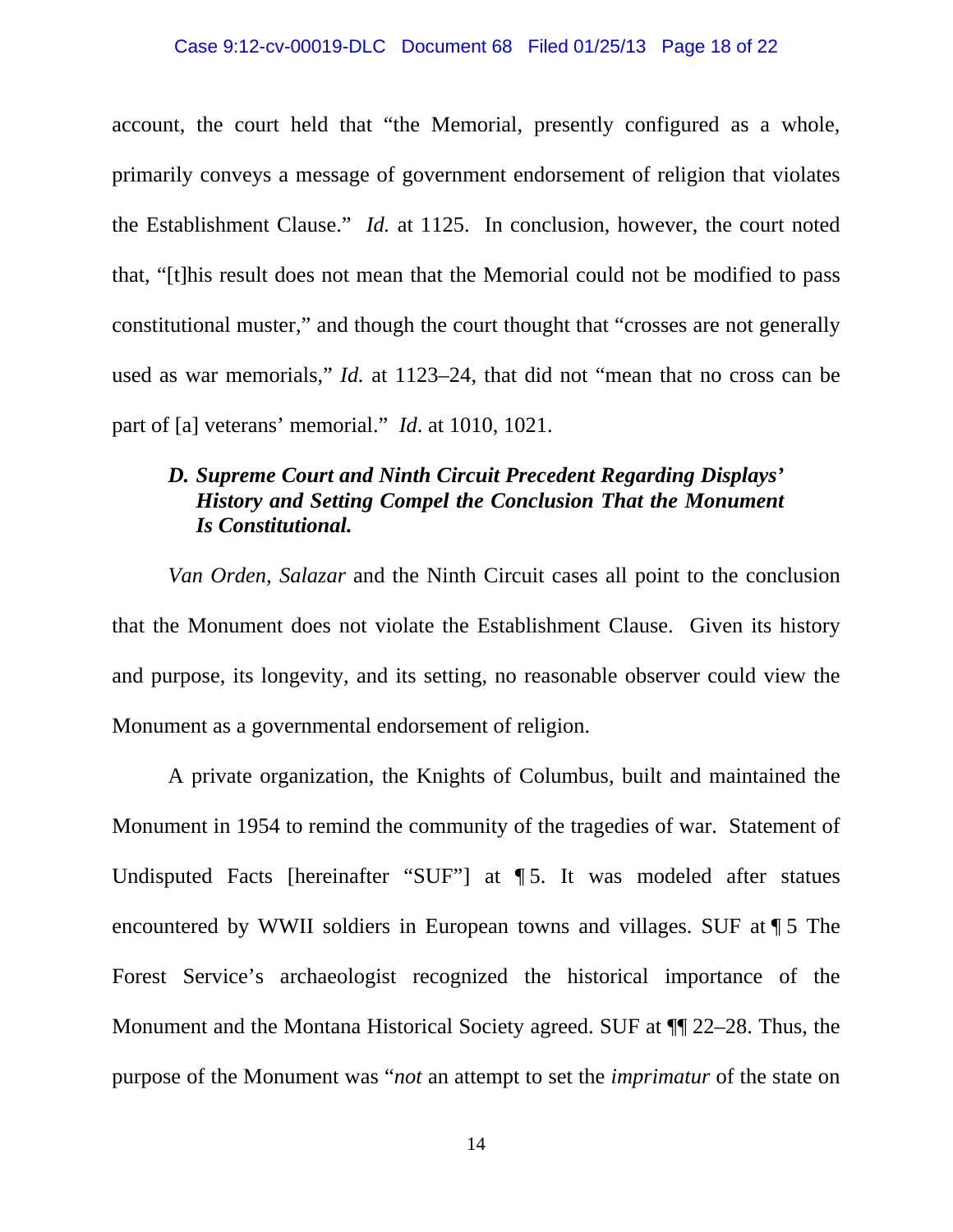#### Case 9:12-cv-00019-DLC Document 68 Filed 01/25/13 Page 19 of 22

a particular creed. Rather, those who erected the [statue] intended simply to honor our Nation's fallen soldiers." *Salazar*, 130 S. Ct. at 1816–17 (plurality).

 The Monument's setting does not convey any government religious endorsement of religion because it is surrounded by a private ski resort, and thus leaves the strong impression that the Monument is owned and controlled by the resort owners. SUF at ¶ 36. Unlike the cross in *Trunk*, the Monument is not prominently placed so as to make it "dominate" the surrounding area. Rather, the Monument is on a mountaintop with a forest of trees at its back, far from any government structures.

Equally important is the fact that, unlike the cross at issue in *Trunk*, the setting does not lend itself to religious activities, and there is no evidence that the Monument has ever been used for religious purposes. Rather, as the Montana Historical society says, "it is not considered to be a religious site because . . . people do not go there to pray, but it is a local landmark that skiers recognize, and it is a historic part of the resort." SUF at ¶ 27.

Finally, and most importantly, until last year, the Monument has gone unchallenged since its establishment in 1954, almost sixty years ago. SUF at ¶ 5, 8. Removal of the historic Knights of Columbus Monument could convey "disrespect for the brave soldiers whom the [Monument] was meant to honor" and be

15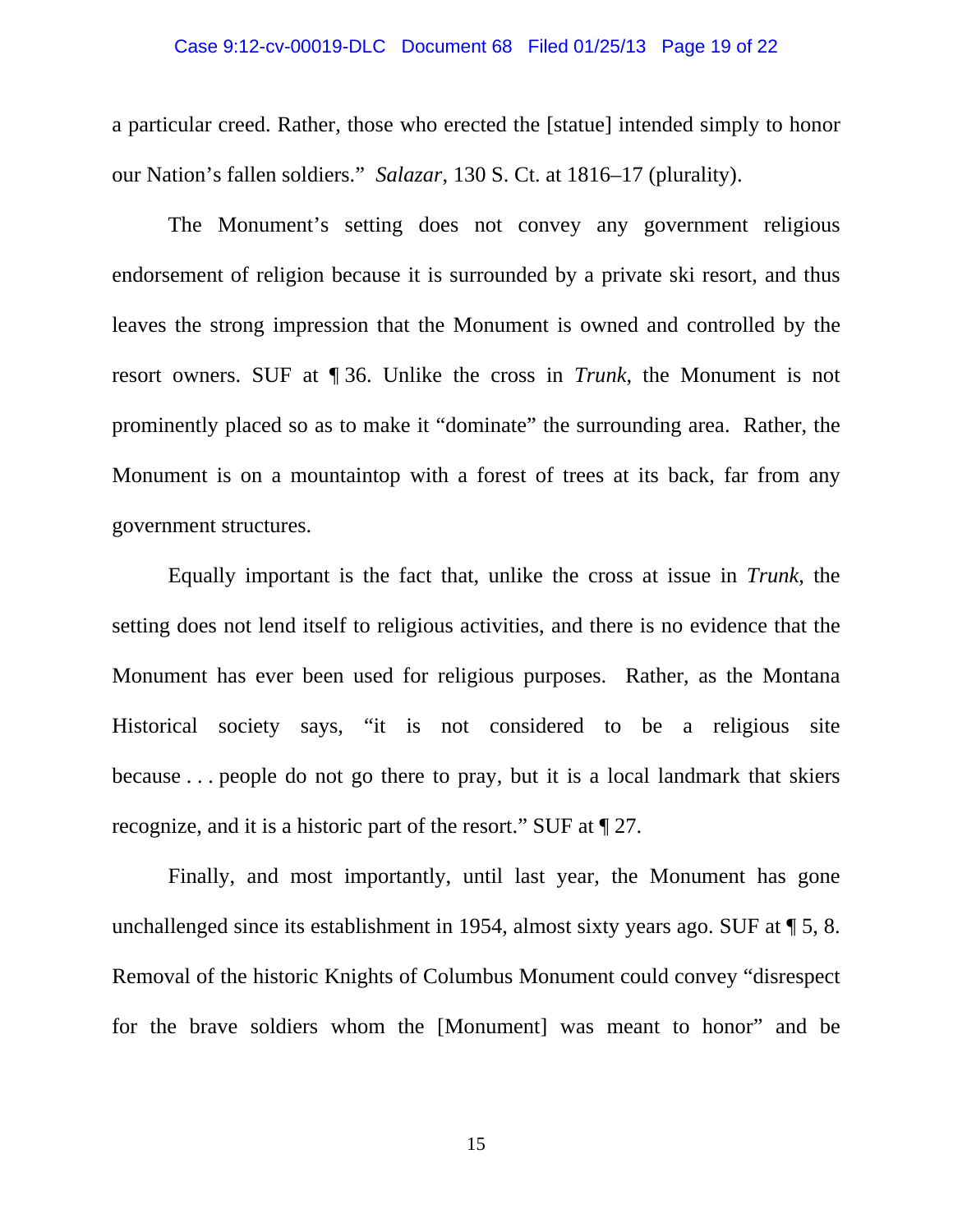"interpreted by some as an arresting symbol of a Government that is not neutral but

hostile on matters of religion." *Salazar*, 130 S. Ct. at 1823 (Alito, J., concurring).

# **CONCLUSION**

For the foregoing reasons, *Amici* respectfully request that this Court dismiss FFRF's Complaint with prejudice.

Respectfully submitted,

Richard M. Baskett Baskett Law Office

Jay Alan Sekulow\* Stuart J. Roth\* AMERICAN CENTER FOR LAW & JUSTICE



210 North Higgins Ave, Suite 234

Cecilia D. Noland-Heil\* Laura B. Hernandez\* AMERICAN CENTER FOR LAW &JUSTICE



*Counsel for Amici Curiae*  \* - *not admitted before this court*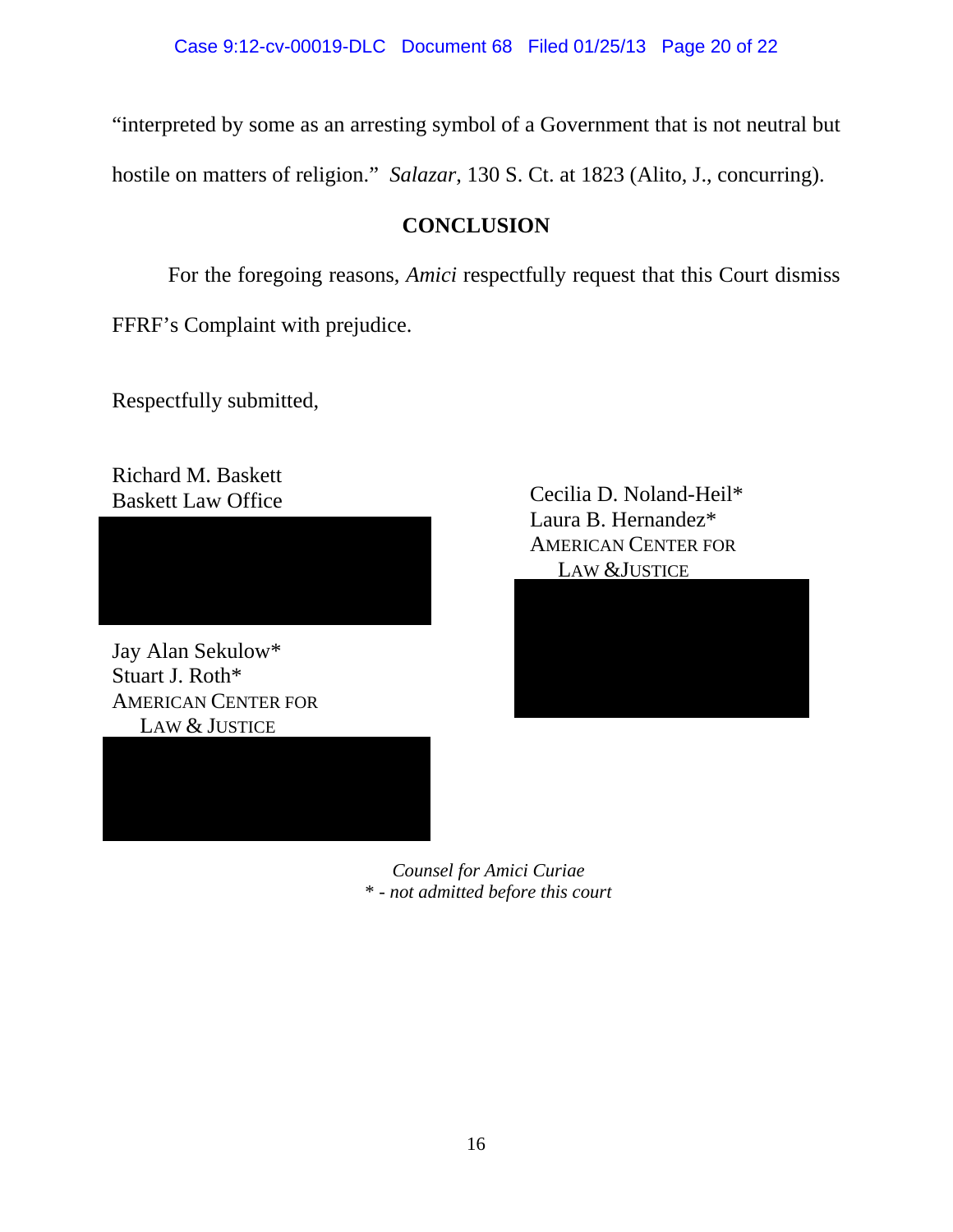### **CERTIFICATE OF COMPLIANCE WITH RULE 7.1(d)**

 The undersigned counsel of record for *Amici* certifies that this brief complies with the type-volume limitation of Rule 7.1(d) because this brief contains 3,847 words, excluding the parts of the brief exempted by Rule 7.1(d).

Dated: January 25, 2012

/s/ Richard M. Baskett Richard M. Baskett *Counsel for Amici Curiae*